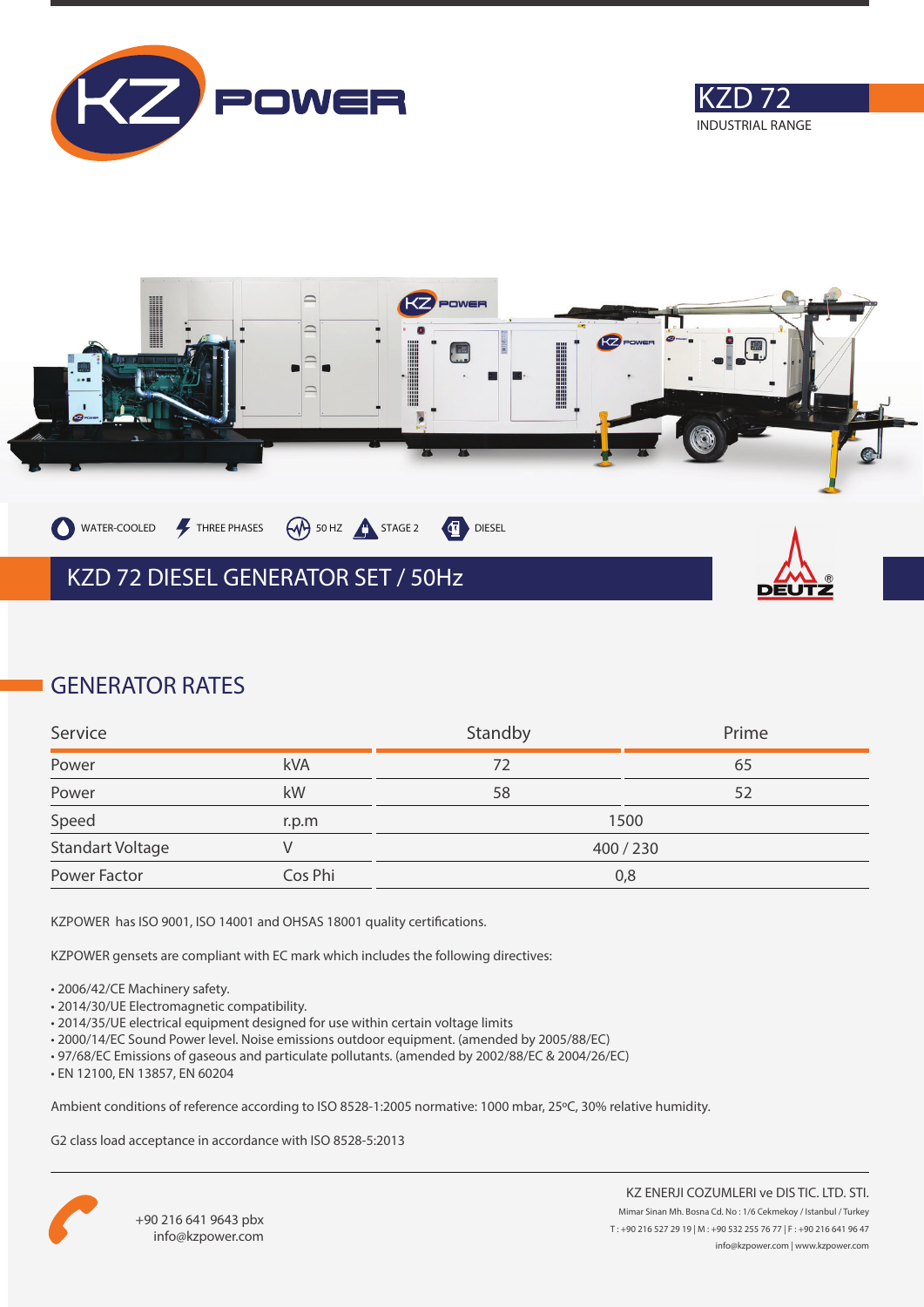



### **SPECIFICATIONS 50HZ / 1.500 rpm**

| Engine                                      |      | Specifications          |  |
|---------------------------------------------|------|-------------------------|--|
| <b>Rated Output</b><br>kW                   |      | 86                      |  |
| Manufacturer                                |      | <b>DEUTZ</b>            |  |
| Model                                       |      | WP4D66E200              |  |
| <b>Engine Type</b>                          |      | 4 Stroke - Diesel       |  |
| <b>Injection Type</b>                       |      | Direct Injection        |  |
| <b>Aspiration Type</b>                      |      | Turbocharged            |  |
| Number of cylinders and arrangement         |      | In line                 |  |
| <b>Bore and Stroke</b>                      | mm   | 105/130                 |  |
| Displacement                                | L    | 4,5                     |  |
| Cooling System                              |      | WATER + %50 Antifreezze |  |
| Lube Oil Specifications                     |      | ACEA E3,E4,E5 (15W-40)  |  |
| <b>Compression Ratio</b>                    |      | 18:01                   |  |
| Fuel Consumption Standby (110%)             | 1/h  | 18,04                   |  |
| Fuel Consumption 100% PRP                   | 1/h  | 16,40                   |  |
| Fuel Consumption 75 % PRP                   | 1/h  | 12,33                   |  |
| Fuel Consumption 50 % PRP<br>1/h            |      | 9,7                     |  |
| Lube oil consumption with full load         |      | < 0.5                   |  |
| Total oil capacity including tubes, filters | г    | 10                      |  |
| Total coolant capacity                      |      | 15,3                    |  |
| Governor                                    | Type | Mechanical              |  |
| Air Filter                                  | Type | Dry                     |  |
|                                             |      |                         |  |

| Alternator                              | Specifications          |
|-----------------------------------------|-------------------------|
| Manufacturer                            | <b>GENTECH</b>          |
| Model                                   | <b>GNT-75</b>           |
| Poles                                   | $\overline{4}$          |
| Connection type (standard)<br>No.       | Star                    |
| <b>Total Harmonic Content</b>           | $<$ %2                  |
| Insulation                              | H Class                 |
| Enclosure (according IEC-34-5)<br>Class | IP 21/23                |
| Exciter system                          | Self-excited, brushless |
| Voltage regulator                       | A.V.R (Electronic)      |
| <b>Bracket type</b>                     | Single Bearing          |
| Coupling system                         | Flexible disc           |
| Efficiency (%)                          | %88                     |
| Voltage Output (VAC)                    | 230/400                 |
| Frequency (Hz)                          | 50                      |

#### Prime Power (PRP):

According to ISO 8528-1:2005, Prime power is the maximum power which a generating set is capable of delivering continuously whilst supplying a variable electrical load when operated for an unlimited number of hours per year under the agreed operating conditions with the maintenance intervals and procedures being carried out as prescribed by the manufacturer. The permissible average power output (Ppp) over 24 h of operation shall not exceed 70 % of the PRP.

#### Emergency Standby Power (ESP):

According to ISO 8528-1:2005, Emergency standby power is the maximum power available during a variable electrical power sequence, under the stated operating conditions, for which a generating set is capable of delivering in the event of a utility power outage or under test conditions for up to 200 h of operation per year with the maintenance intervals and procedures being carried out as prescribed by the manufacturers. The permissible average power output over 24 h of operation shall not exceed 70 % of the ESP.

#### Note:

All data based on operation to ISO 3046/1, BS 5514 and DIN 6271 standard reference conditions.



• All rotating parts are covered by metal mesh against damages

• Heavy duty water cooled diesel engine and brushless alternator • Solid steel base frame with minimum 8 hours base tank and

• AMF Control panel with digital-automatic main control module

• User Manual, Electrical Drawing and Gurantee certificate

Standard Generator Features

anti-vibration mountings

• Residential type silencer • Flexible exhaust compensator • Block water heater unit

• Battery charge redressor. Lead acid battery

• 50c Tropical radiator





+90 216 641 9643 pbx info@kzpower.com

KZ ENERJI COZUMLERI ve DIS TIC. LTD. STI. Mimar Sinan Mh. Bosna Cd. No : 1/6 Cekmekoy / Istanbul / Turkey T : +90 216 527 29 19 | M : +90 532 255 76 77 | F : +90 216 641 96 47 info@kzpower.com | www.kzpower.com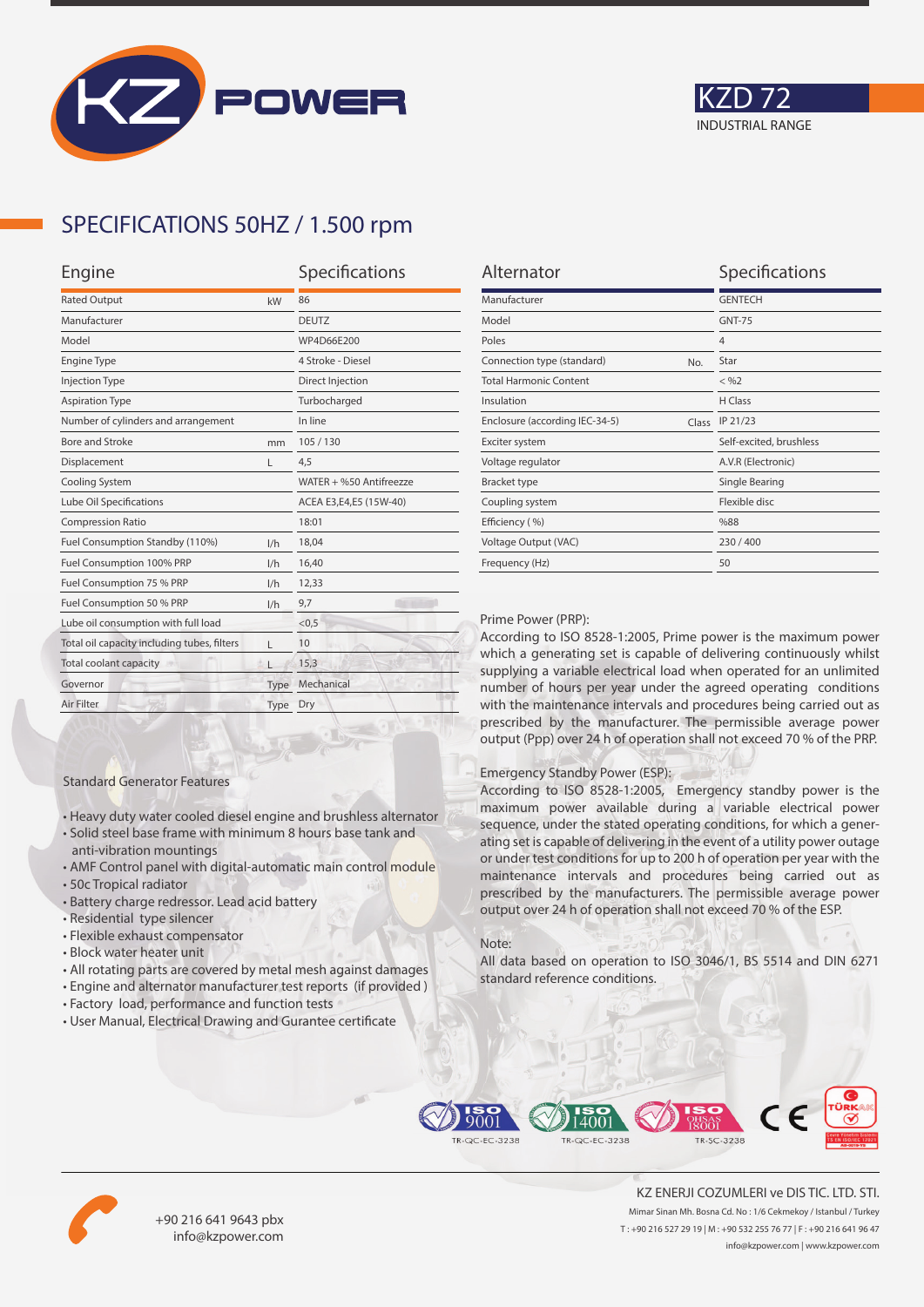



### **DIMENSIONS**





### **OPEN SET**

| WxLxH            | mm | 1000x2400x1480 |
|------------------|----|----------------|
| Weight           | kg | 1055           |
| <b>Fuel Tank</b> |    |                |



### **CANOPIED**

| WxLxH            | mm | 1000x2880x1610 |
|------------------|----|----------------|
| Weight           | kg | 1260           |
| <b>Fuel Tank</b> |    | 170            |

Sound Proof Canopy Specifications

- Special design for minimizing acoustic level
- Galvanized steel construction further protected by polyester powder coat paint
- Black finish stainless steel locks and hinges
- Control panel viewing window in a lockable access door
- Emergency stop push button (red) mounted on enclosure exterior
- Lifting, drag and jacking points on base frame
- Radiator fill via removable, flush mounted rain cap fitted with compression seal